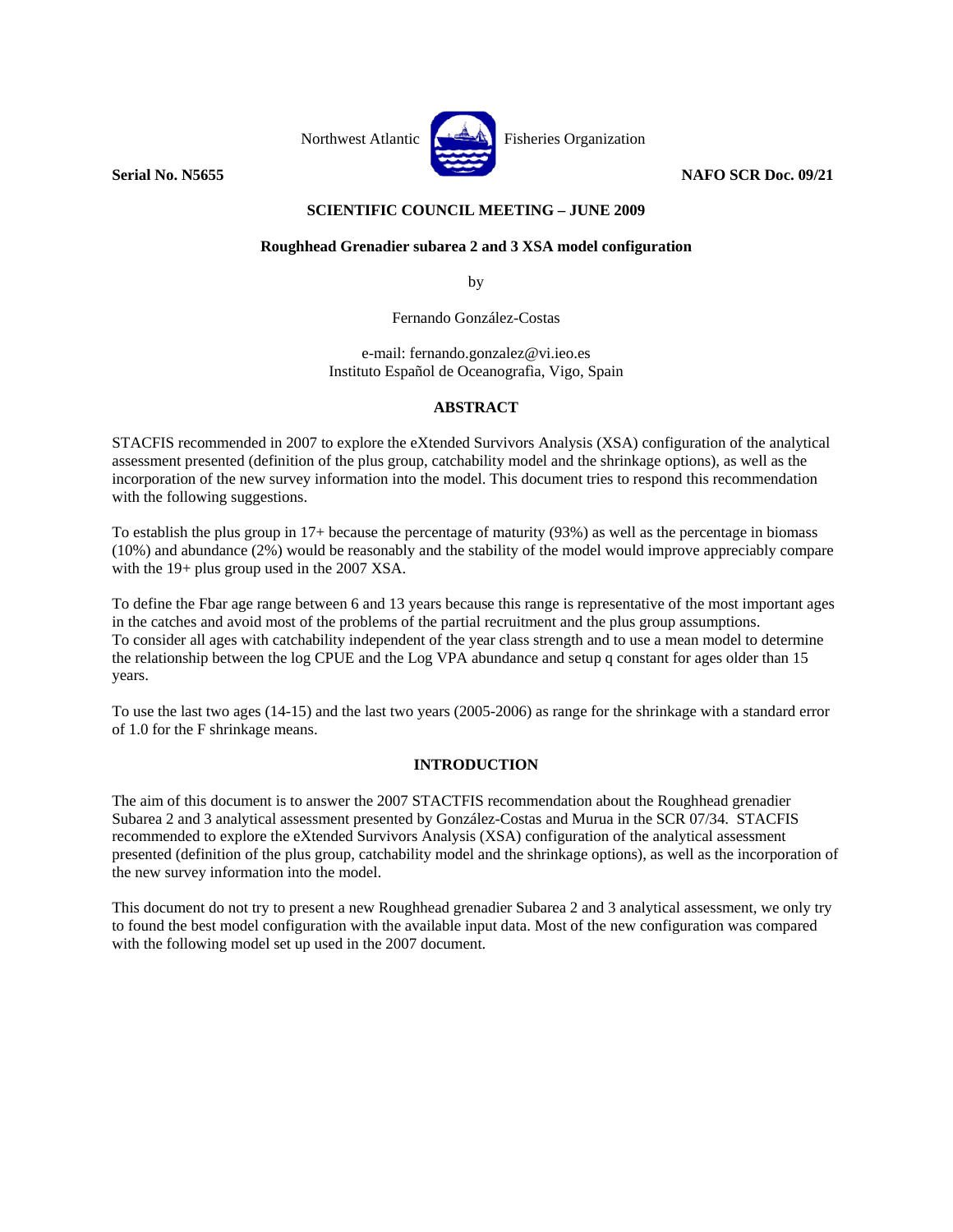#### *Input data*

Catch-at-age data from 1992 to 2005 for ages 3 to 19, last age as plus group.

Tuning fleets: EU Flemish Cap survey indices from 1994 to 2005 for ages 3 to 16. Survey month June.

Spanish 3NO research survey indices from 1997 to 2005 for ages 3 to 18. Survey month May.

Natural mortality (M) at age was assumed to be constant and was set at 0.1 for all years.

#### *Model specifications*

Not taper time was applied.

Catchability analysis: A mean model is used to describe the relationship between catchability and abundance for all ages, and it was defined catchability independent of age (constant) above age 17.

Terminal population estimation: A shrink age for the last 4 years and the oldest 3 ages were used. A weight of 1.0 has been given for the F shrinkage means.

A minimum value of 0.3 has been set for the log catchability standard errors used as weights estimating survivors. Prior weighting was not applied.

### **MATERIAL AND METHODS**

The available data presented by González-Costas and Murua (2007) has been updated with the 2006 and 2007 data (Table 1). The eXtended Survivors Analysis (XSA, Shepherd, 1999; Darby and Flatman 1994) was applied with different model formulations to the updated commercial catch-at-age data for Roughhead grenadier in NAFO Subarea 2 and 3 from 1992-2007. The analysis has been calibrated using the Flemish Cap and Spanish 3NO survey update.

## **RESULTS AND DISCUSSION**

#### *Plus Group*

To determine which it would be the best plus group with available data, different information have been examined. Table 2 presents the number of otoliths from Spanish commercial catches by age and year read to make the Age Length Key (ALK), as we can see, the number of read otoliths for ages older than 20 years and younger than 4 years are very scarce and this problem can cause that abundance for ages older than 20 years and younger than four years in the catch at age matrix could be not very well determined. For the younger ages this can be solve in part with the survey otoliths but for the older ages the problem is not easy to solve. Figure 1 shows the log catch cohorts abundance by age. In general it can be appreciated that the younger and older ages of every cohort are difficult to track. The difficulty in tracking the younger ages are probably due to the otoliths availability and to the selectivity of the gear, i.e. they are not fully recruited to the trawl. For the older ages, this can be due to the otoliths availability and to the difficulty in age determination. Figure 2 shows the mean weight by age and year for ages 1 to 24 years old. For ages older than 20 years old, the mean weight of the different ages are very variable and for some of these ages and years there are not information or the values cross between ages. To avoid all this problems with the younger and older ages it was decided in the SCR 07/34 fitted the XSA model with the catch data for ages 3 to 19, the last age as plus group.

Figure 3 and 4 present the absolute and the relative catch proportion in abundance at age by year for ages 1 to 24 years old. In both figures, it is possible to observe that the most important ages, in abundance, present in the catches are ages between 5 and 14 years old. Figure 5 shows for catches (1992-2007) the mean percentage of abundance and biomass of the plus group for different ages with their Standard Deviation (SD). The plus group in 15+ represents the 5% of the total catch abundance and 17% in biomass, these percentages decrease when the plus group increase as we can expected. If we observe the maturity ogive used in this assessment (Figure 6), the percentage of maturity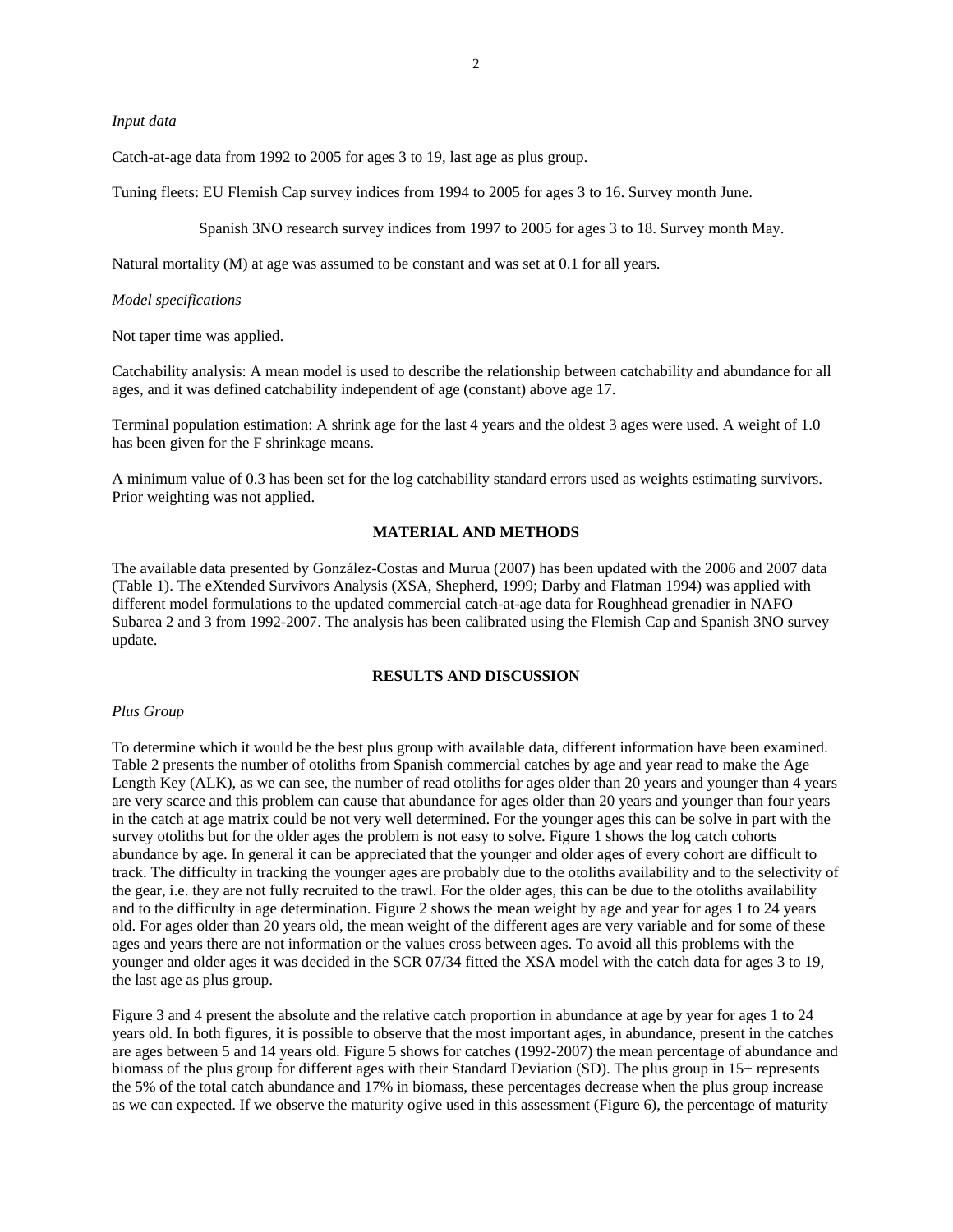for age 15 is only 33% and increase with the age as is normal, being 1 for ages older than 19 years all. It would be recommended having a plus group with a high percentage of maturity to have a certain kind of measure of the SSB. To highlight that the XSA model work with abundance and the abundance percentage for 15+ plus group is not very high but the biomass percentage grouped in the plus group is important and it would be very difficult measure the SSB because most of them will be in the plus group. It has also examined the stability of the model for different plus groups. To do that we have compared the XSA iterations for different plus groups runs with the same setup used in the SCR 07/34 (Figure 7). The number of iterations decreases appreciably when the plus group decrease from 19+ to 17+ but is more or less stable when the plus group change from 17+ to 15+. With all these information one solution could be establish the plus group in 17+ because the percentage of maturity (93%) as well as the percentage in biomass (10%) and abundance (2%) would be reasonably and the stability of the model would improve appreciably compare with the 19+ plus group used in the 2007 XSA.

#### *F bar*

Other aspect that it would be necessary revised is the Fbar age range. In the previous assessment, Fbar was defined as the mean F for ages 11 to 16 years old. There are two principals reason to revised Fbar: the first reason is that the Fbar mean should be made with the F of the principal ages present in catches to be representative of the stock F trend. The other reason is that if we change the range of the catches at age matrix to 3-17+ It should be necessary to change the Fbar range because the upper level of Fbar (16) is very close to the new plus group (17) and it is recommended that F bar mean do not include ages with partial recruitment to the fishery (younger ages) and ages close to the plus group to avoid the model assumptions made in the older ages and to profit from the VPA convergence property. If we revise the Figures 3 and 4, it is possible to observe that the most important ages, in abundance, present in the catches are ages between 5 and 14 years old and it should be reasonably that most of these ages would be present in the Fbar range. To explore the Fbar range, it was run an XSA with the update data (1992- 2007) and the same set up of the 2007 XSA to calculate Fbars with different age ranges. Figure 8 presents these results for seven different ranges. We can observe two different groups of Fbar: one with the ranges where we have the principal ages present in catches (more or less ages between 5 and 14) and other group with the ranges where only participate the older ages (9 to 16) more similar to the old Fbar range (11-16). Both group present very similar trends in the most recent period but the trends are different before 2001. One of the choice for Fbar age range it could be a range between 6 and 13 because this range is representative of the most important ages in the catches and avoid most of the problems of the partial recruitment and the plus group assumptions.

#### *Catchability (q) model*

In the XSA model there are two settings relate with the catchability, one is to determine the ages at which catchability is independent of the year class strength and the other is to determine the age above which catchability is independent of the age (constant).

The first setting allows the use of a power model to describe the relationship between catchability of the younger ages and their abundance (Shepherd, 1994). For the other ages, catchability will be treated as independents of the year class strength. To select the age at which catchability is independent of the year class we need to examine the regression statistics for ages with catchability dependent on year class strength, especially the slope, the R square and the overall standard error. The slopes should be tested to see whether they are significantly different from 1.0, if not then catchability will be constant with respect to population abundance (Darby et al, 1994). Table 3 present the regression statistics for all survey ages of the update 2007 XSA and Table 4 the regression statistics for the XSA made with ages between 3 and 17 plus group. In table 3, only the age 3 of the 3NO Survey has the slope significantly different from 1 (tStuden column less than 0.05), the other slopes of young ages of this survey and all the slopes of the Flemish Cap survey are not significantly different from 1. The R square for the regression of the age 3 of the 3NO survey is very low (0.01) and his Standard Error is very high. In Table 4 it can be observed that the slopes for all the ages for both surveys are not significantly different from 1. With these results we think that the best solution should be to consider all ages with catchability independent of the year class strength and to use a mean model to determine the relationship between the log CPUE and the Log VPA abundance.

The second setting is to determine the age above which catchability is independent of the age (constant). In the XSA the catchability for the oldest assessment age is under-determined. "In order to overcome this uncertainty, the XSA makes the assumption that catchability is constant above a specific, user-defined age. A default constrain is imposed to ensure that, at very least, the catchability of the older true age is fixed to that of the preceding age. (Darby and Flatman, 1994)". Figure 9 presents the XSA Log q estimation by age for the Flemish Cap Survey and their standard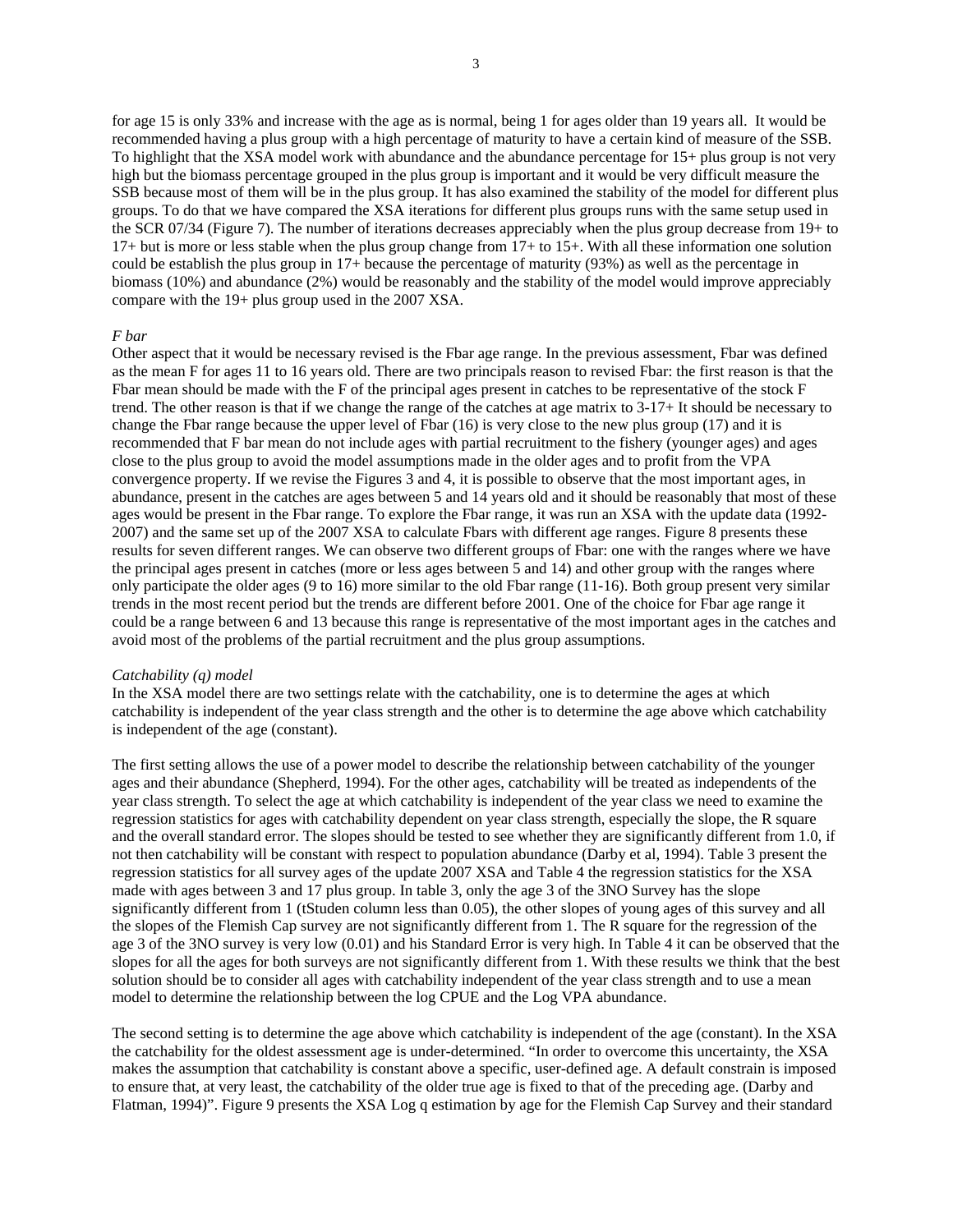error for different ages at which q is independent of age (constant). Values of the age 17 (q17) at which q is independent of the age come from the update 2007 assessment (1992-2007 years; 3-19+ ages), the other values for ages (q15, q14 and q13) at which q is independent of the age come from the new assessment (1992-2007 years; 3- 17+ ages) without shrinkage. Figure 10 shows the same for the 3NO Survey. In both Figures it can be observed a domo shape for the q values by age for q constant for ages equal or older than 17 years, the maximum allowed by the model when we have a catch-age matrix between 3 and 19+ years old, it seems that for ages older than 10 years the catchability decrease with age. If we take the age matrix between 3 and 17+, we only observe the domo shape when the catchability is constant for age older than 15 years, the shape and the values are very similar in both cases but when we choose for q constant a younger ages the catchability shape by age is different and the values are more or less constant for ages older than 10 years. In all cases the quality (Standard Error SE) of the q estimates are more or less similar. With these results, probably the best option would be to setup q constant for ages older than 15 years if the catch-age-matrix is reduced to 3-17+.

#### *Shrinkage options*

In this case due to the catch-at-age matrix started before the tuning data it is recommended that XSA is used with F shrinkage. If the shrinkage is not selected, the terminal population seed value of cohorts without tuning data will not change. There are two F shrinkage parameters, for the last year, for each age, a mean of the F values for the years that precede the final year is calculated, we need to say how many years. And for the years prior to the final year the survivors are shrunk to a terminal population derived from an average of the F values of ages that proceed the oldest true age, we need to say how many ages.

A weight of 1.0 has been given for the F shrinkage means. This weight is the same for all years and ages and it allows the shrinkage values not to have a large influence in the parameter estimates in the period where there is tuning information. As the fishing mortality shows a declining trend during the last years (Figure 13), applying shrinkage to the mean F leads to overestimation of F in the final year and, consequently, the survivors and biomass will be underestimated. In order to avoid biomass underestimation it has been considered that a high standard error (1.0) is a good choice for F-shrinkage in this stock.

To determine how many ages in the shrinkage we need to observe the exploitation pattern to select the age range before the last true age where the exploitation pattern is more or less constant to estimate the F of the last true age as a mean of the F of the ages before. Figure 11 shows the relative (to age 10) exploitation patterns estimate by the XSA without shrinkage (1992-2007 ; ages 3-17+) for different periods. We show three time periods; the first (1992- 1993) is the period where there are catch information but there are not survey information, the second (1994-1996) is the period more close to the first and where we could assume that the exploitation pattern is the same or similar for both periods and the their period (2004-2006) is the most recent period. In Figure 11 it can be observed that the exploitation pattern for the older ages between the first and second period are very different and this is due to the seed value of cohorts without tuning data did not change. To avoid this problem and to try that the exploitation patterns between these two consecutive periods been more similar we use the shrinkage. Figure 12 shows relative ( to age 10) exploitation patterns estimate by the XSA with shrinkage (1992-2007 ; ages 3-17+) for the three different periods. In this case it have been chosen a survivor estimates shrunk towards the mean F of the final 2 years and the 2 oldest ages. The reason to choose the last two ages (14-15) is a compromise solution with the most recent exploitation pattern (2004-2006) and the exploitation pattern of the second period (1994-1996), if we observe the Figure 11, in the most recent period the F of the age 16 are in the level of the F of ages 14 and 15, in the second period the F level decrease for ages older than 14. As this shrinkage age is applied to all years except the last year we think that the best age range for the shrinkage could be the last two ages (14-15).

In the terminal year, for each age, a mean of the F value for the two years that proceed the final year is calculated. Figure 13 presents the Fbar trend with and without shrinkage. It can be seen that both trends are very similar and since 1998 there is a clear decrease trend and in the period 2005-2006 this decrease trend was less accentuate. This time period (two years before the last year) has been selected to the shrinkage to avoid the clear F trends and to estimate a robust mean F value. In this case the shrinkage estimations have not a large influence because the weight of these estimations is very low in the final results.

### *New survey information*

No new surveys information is available at this moment to use as tuning information in the model.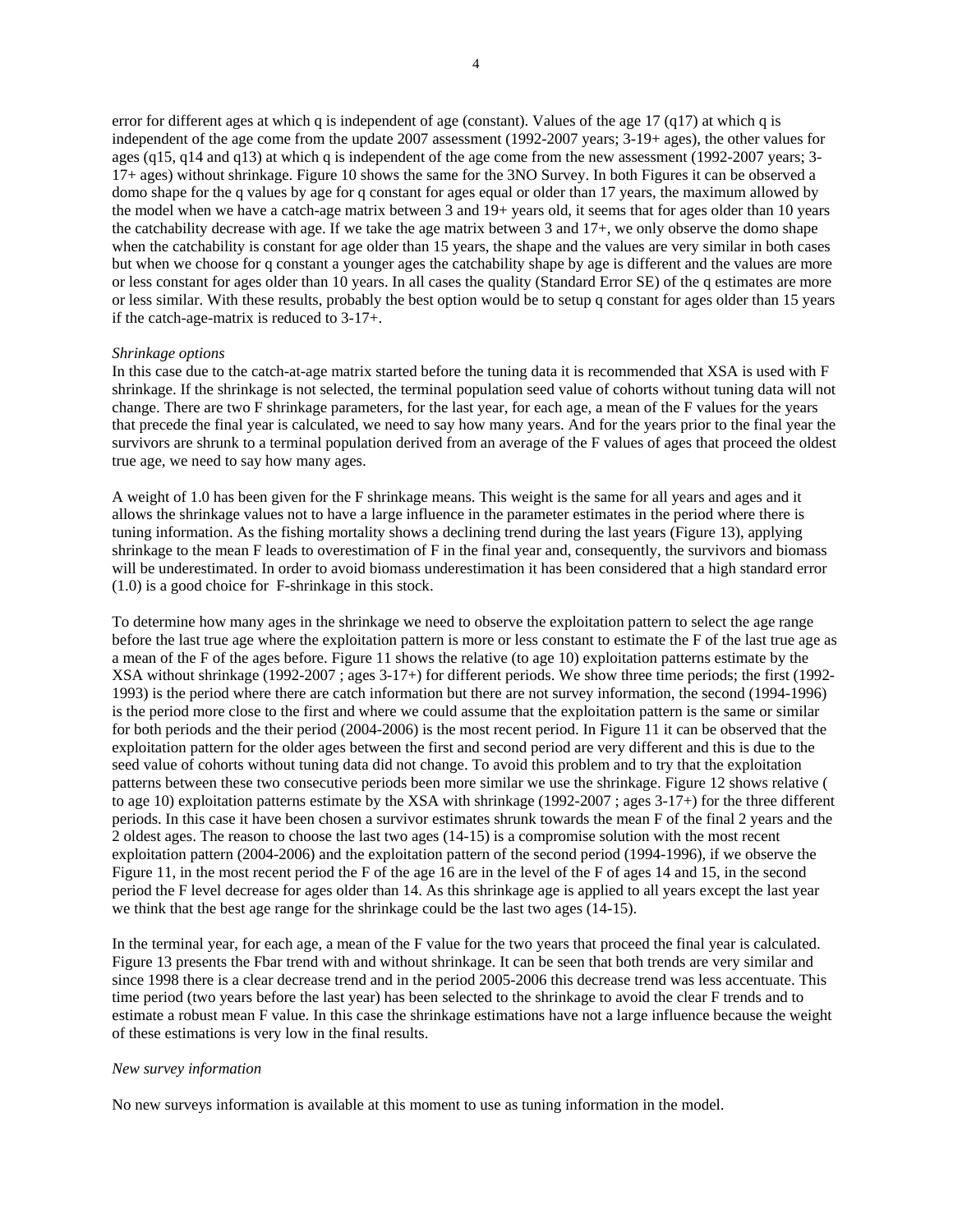### **CONCLUSION**

After the analysis of the results our conclusion is that the best configuration of the eXtended Survivors Analysis (XSA) for the NAFO Subarea 2+3 Roughhead grenadier analytical assessment is the following:

*Plus group*: To establish the plus group in 17+ because the percentage of maturity (93%) as well as the percentage in biomass (10%) and abundance (2%) would be reasonably and the stability of the model would improve appreciably compare with the 19+ plus group used in the 2007 XSA.

*Fbar*: To define the Fbar age range between 6 and 13 years because this range is representative of the most important ages in the catches and avoid most of the problems of the partial recruitment and the plus group assumptions.

*Catchability (q) model* : To consider all ages with catchability independent of the year class strength and to use a mean model to determine the relationship between the log CPUE and the Log VPA abundance and setup q constant for ages older than 15 years.

*Shrinkage options*: The best range for the shrinkage could be the last two ages (14-15) and the last two years (2005- 2006) with a Standard Error of 1.0.

## **REFERENCES**

Darby, C.D., and S. Flatman. 1994. Virtual Population Analysis: Version 3.1 (Windows/Dos) user guide. Info. Tech. Ser., MAFF Direct. Fish. Res., Lowestoft, (1): 85pp.

González-Costas, F. and H. Murua (2007). An analytical assessment of NAFO roughhead grenadier Subareas 2 and 3 stock. NAFO SCR Doc. 07/34.

González-Costas, F. and H. Murua (2008). An Analytical Assessment of the Roughhead Grenadier Stock in NAFO Subareas 2 and 3. American Fisheries Society Symposium 63:319–342, 2008.

Shepherd, J. G., 1994. Prediction of year class strength by calibration regression analysis of multiple recruit index series. ICES J. Mar. Sci.

Shepherd, J. G., 1999. Extended survivors analysis: An improved method for the analysis of catch-at-age data and abundance indices. ICES Journal of Marine Science Vol. 56, No. 5, October 1999, pp 584-591.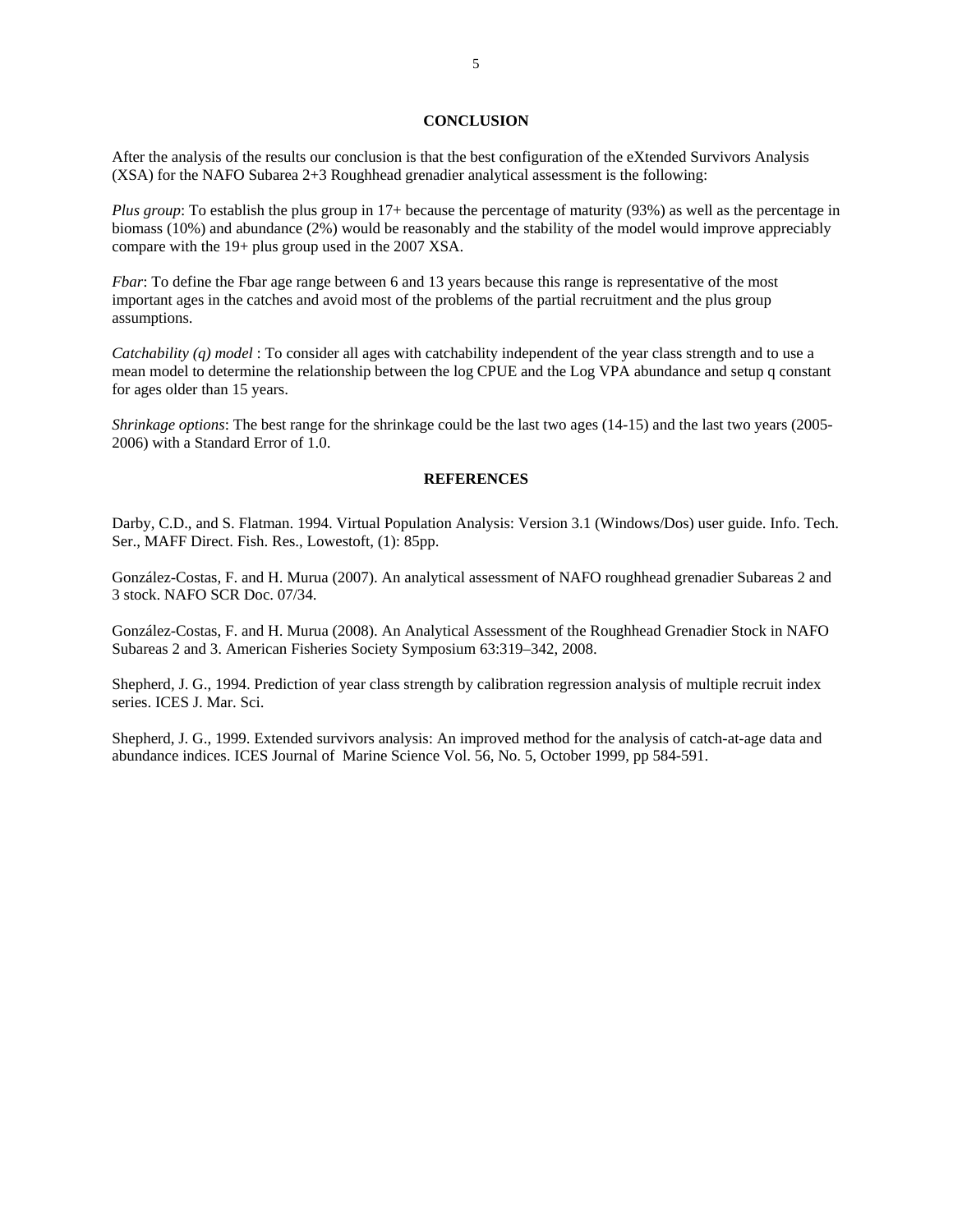Table 1.- Available Roughhead grenadier NAFO Subarea 2 and 3catch and survey data.

| Data               | Period    | Ages   |
|--------------------|-----------|--------|
| Catch data         | 1992-2007 | 1-24   |
| Flemish Cap Survey | 1994-2007 | $3-16$ |
| 3NO Spanish Survey | 1997-2007 | $3-18$ |

Table 2.- Number of Roughhead grenadier otoliths read from Spanish commercial catch by year and age to make the annuals Age Length Key (ALK).

|       |     |     |     |     |     |     |     |     |     |     |     |     | Age            |     |    |     |    |    |    |    |    |    |    |    |    |              |
|-------|-----|-----|-----|-----|-----|-----|-----|-----|-----|-----|-----|-----|----------------|-----|----|-----|----|----|----|----|----|----|----|----|----|--------------|
| Year  |     |     |     |     |     |     |     | 10  |     | 12  | 13  | 14  | 15             | 16  |    | 18  | 19 | 20 | 21 | 22 | 23 | 24 | 25 | 26 | 28 | <b>Total</b> |
| 1999  |     | 24  | 54  |     | 85  | 99  | 65  | 49  | 56  | 46  | 67  |     | 45             |     |    | 26  | 18 | 25 |    |    |    |    |    |    |    | 893          |
| 2000  |     | 42  | 59  | 93  | 66  | 79  | 104 | 79  | 57  | 66  | 56  | 64  | 52             |     |    | 19  | 26 | 16 |    |    |    |    |    |    |    | 1019         |
| 2002  |     | 29  | 41  | 56  | 39  | 47  | 42  |     | 41  | 44  | 34  | 31  | $\overline{2}$ | 24  | 28 | 29  |    | 16 | 10 |    | n  |    |    |    |    | 622          |
| 2003  | 14  | 20  | 15  | 19  | 30  | 40  | 31  | 29  | 31  | 31  | 18  | 15  |                | 25  | 20 | 6   |    |    |    |    |    |    |    |    |    | 371          |
| 2004  | 26  | 43  | 62  | 49  | 50  | 60  | 50  | 51  | 35  | 57  | 43  | 28  | 22             | 21  | 18 | 13  |    |    |    |    |    |    |    |    |    | 649          |
| 2005  |     |     | a   | 32  | 68  | 70  | 96  | 103 | 65  | 73  | 47  | 26  | 16             | 4   | Q  |     |    |    |    |    |    |    |    |    |    | 633          |
| 2006  | 4   | 10  | 41  | 63  | 84  | 64  | 71  | 58  | 73  | 42  | 35  | 39  | 21             |     | 21 |     |    |    |    |    |    |    |    |    |    | 644          |
| 2007  |     |     |     |     |     |     | 19  | 25  |     |     |     |     |                |     |    |     |    |    |    |    |    |    |    |    |    | 213          |
| Total | 106 | 169 | 289 | 400 | 449 | 48. | 478 | 426 | 389 | 380 | 310 | 282 | 196            | 143 | 30 | 108 |    |    | 47 | 29 |    |    |    |    |    | 5044         |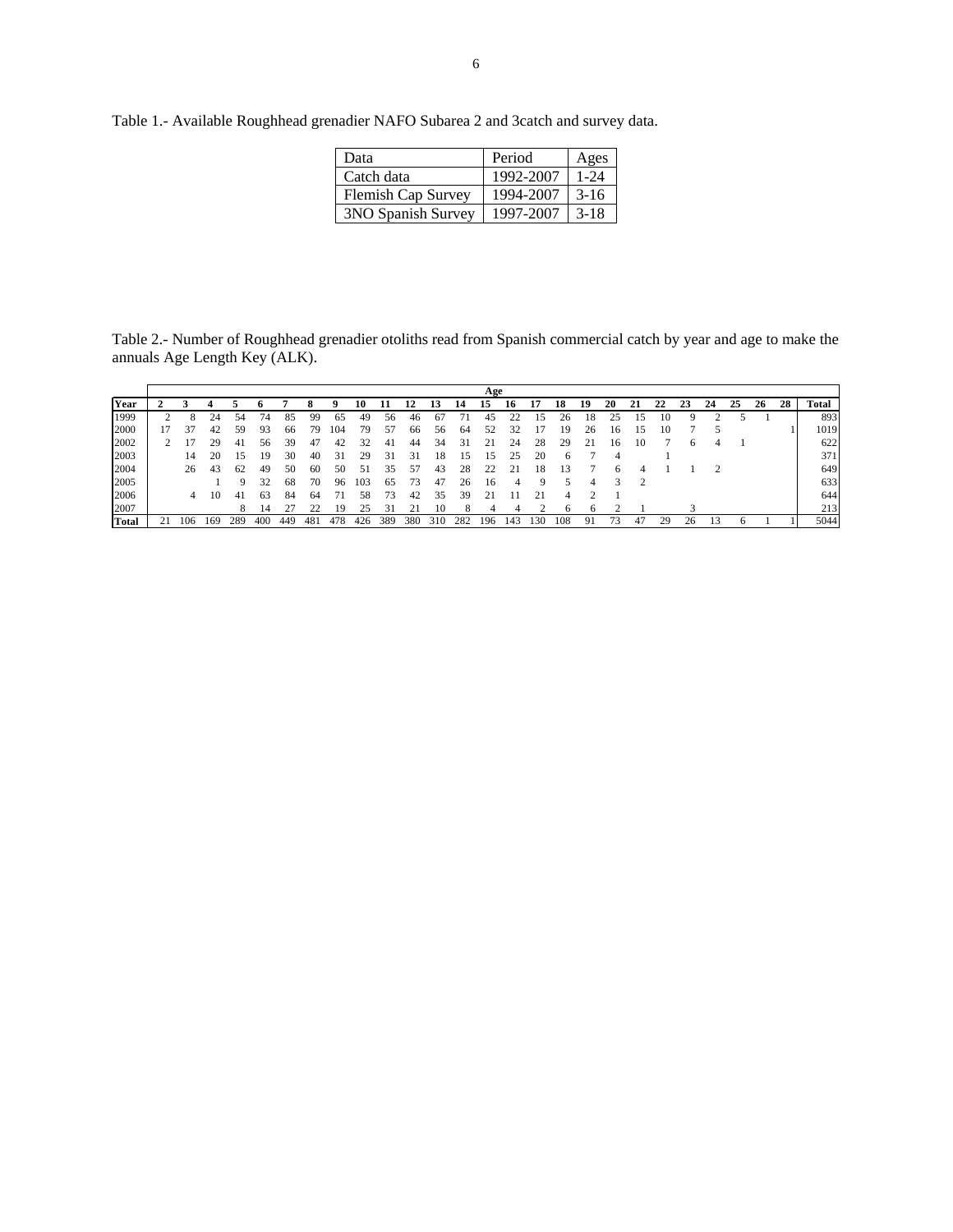| <b>Flemish Cap Survey</b> |         |          |           |         |        |         |          |          |  |  |
|---------------------------|---------|----------|-----------|---------|--------|---------|----------|----------|--|--|
| Age                       | Slope   | t-value  | Intercept | RSquare | No Pts | Reg s.e | Mean Q   | tStudent |  |  |
| 3                         | 4.06    | $-1.95$  | 14.44     | 0.03    | 14     | 4.54    | $-10.82$ | 0.08     |  |  |
| 4                         | 0.9     | 0.14     | 10.81     | 0.14    | 14     | 0.92    | $-10.93$ | 0.89     |  |  |
| 5                         | $-3.86$ | $-1.238$ | 6.3       | 0.01    | 14     | 3.07    | $-10.55$ | 0.24     |  |  |
| 6                         | $-0.8$  | $-3.719$ | 9.12      | 0.26    | 14     | 0.36    | $-10.09$ | 0.00     |  |  |
| 7                         | 5.68    | $-1.478$ | 11.65     | 0.01    | 14     | 2.54    | $-9.77$  | 0.17     |  |  |
| 8                         | 1.07    | $-0.103$ | 9.66      | 0.14    | 14     | 0.56    | $-9.62$  | 0.92     |  |  |
| 9                         | 0.6     | 1.812    | 9.36      | 0.63    | 14     | 0.18    | $-9.65$  | 0.10     |  |  |
| 10                        | 0.67    | 1.223    | 9.21      | 0.53    | 14     | 0.3     | $-9.49$  | 0.25     |  |  |
| 11                        | 0.75    | 0.799    | 9.32      | 0.46    | 14     | 0.44    | $-9.65$  | 0.44     |  |  |
| 12                        | 1.27    | $-0.591$ | 10.06     | 0.29    | 14     | 0.78    | $-9.62$  | 0.57     |  |  |
| 13                        | 1.06    | $-0.197$ | 9.86      | 0.45    | 14     | 0.57    | $-9.72$  | 0.85     |  |  |
| 14                        | 0.72    | 1.083    | 9.07      | 0.55    | 14     | 0.47    | $-9.79$  | 0.30     |  |  |
| 15                        | 1.22    | $-0.464$ | 10.83     | 0.27    | 14     | 0.92    | $-10.11$ | 0.65     |  |  |
| 16                        | 0.86    | 0.538    | 9.74      | 0.57    | 13     | 0.49    | $-10.26$ | 0.60     |  |  |

Table 3.- Regression statistics for all tuning ages for the update 2007 XSA (years 1992-2007 and ages 3-19+)

| <b>3NO Survey</b> |          |          |           |         |        |         |         |         |  |  |
|-------------------|----------|----------|-----------|---------|--------|---------|---------|---------|--|--|
| Age               | Slope    | t-value  | Intercept | RSquare | No Pts | Reg s.e | Mean Q  | tStuden |  |  |
| 3                 | $-12.56$ | $-3.604$ | 10.2      | 0.01    | 11     | 10.58   | $-9.48$ | 0.01    |  |  |
| 4                 | 1.55     | $-0.589$ | 9.53      | 0.11    | 11     | 1.15    | $-9.59$ | 0.57    |  |  |
| 5                 | 0.63     | 0.61     | 9.3       | 0.24    | 11     | 0.44    | $-9.09$ | 0.56    |  |  |
| 6                 | 1.97     | $-0.719$ | 7.84      | 0.06    | 11     | 0.86    | $-8.7$  | 0.50    |  |  |
| 7                 | 1.68     | $-0.997$ | 7.76      | 0.2     | 11     | 0.43    | $-8.44$ | 0.35    |  |  |
| 8                 | 0.89     | 0.182    | 8.46      | 0.23    | 11     | 0.39    | $-8.36$ | 0.86    |  |  |
| 9                 | 0.62     | 1.575    | 8.67      | 0.66    | 11     | 0.17    | $-8.48$ | 0.16    |  |  |
| 10                | 0.57     | 2.605    | 8.49      | 0.81    | 11     | 0.17    | $-8.33$ | 0.04    |  |  |
| 11                | 0.59     | 2.326    | 8.54      | 0.78    | 11     | 0.23    | $-8.63$ | 0.05    |  |  |
| 12                | 0.82     | 0.726    | 8.57      | 0.64    | 11     | 0.38    | $-8.67$ | 0.49    |  |  |
| 13                | 0.78     | 0.75     | 8.55      | 0.55    | 11     | 0.45    | $-8.79$ | 0.48    |  |  |
| 14                | 0.75     | 1.298    | 8.49      | 0.74    | 11     | 0.29    | $-8.87$ | 0.24    |  |  |
| 15                | 2.37     | $-1.829$ | 11.81     | 0.16    | 11     | 1.23    | $-9.03$ | 0.11    |  |  |
| 16                | 1.26     | $-0.697$ | 9.73      | 0.44    | 11     | 0.64    | $-9.09$ | 0.51    |  |  |
| 17                | 0.9      | 0.323    | 8.74      | 0.52    | 11     | 0.53    | $-9.03$ | 0.76    |  |  |
| 18                | 4.81     | $-1.923$ | 20.93     | 0.03    | 11     | 2.91    | $-9.02$ | 0.10    |  |  |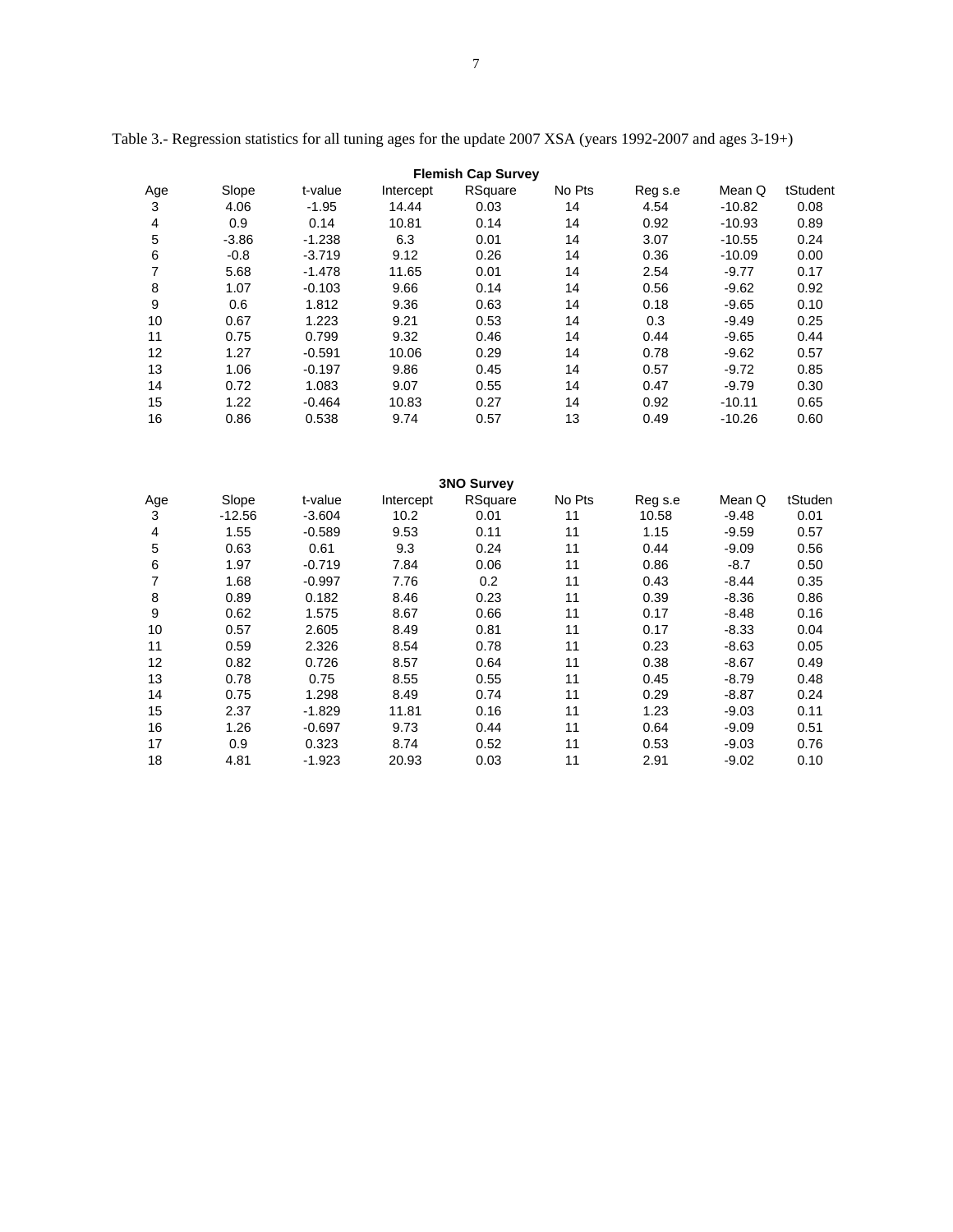|  | I |
|--|---|

| <b>Flemish Cap Survey</b> |         |          |           |             |        |         |          |          |  |  |
|---------------------------|---------|----------|-----------|-------------|--------|---------|----------|----------|--|--|
| Age                       | Slope   | t-value  | Intercept | RSquare     | No Pts | Reg s.e | Mean Q   | tStudent |  |  |
| 3                         | 1.56    | $-0.433$ | 11.67     | 0.05        | 14     | 1.73    | $-11.01$ | 0.67     |  |  |
| 4                         | 0.53    | 0.606    | 10.44     | 0.12        | 14     | 0.54    | $-11.01$ | 0.56     |  |  |
| 5                         | $-1.18$ | $-1.621$ | 8.67      | 0.04        | 14     | 0.92    | $-10.57$ | 0.13     |  |  |
| 6                         | $-0.67$ | $-4.524$ | 9.19      | 0.38        | 14     | 0.27    | $-10.09$ | 0.00     |  |  |
| 7                         | 7.6     | $-1.565$ | 12.38     | $\mathbf 0$ | 14     | 3.4     | $-9.75$  | 0.14     |  |  |
| 8                         | 1.06    | $-0.089$ | 9.61      | 0.15        | 14     | 0.55    | $-9.59$  | 0.93     |  |  |
| 9                         | 0.64    | 1.543    | 9.34      | 0.6         | 14     | 0.2     | $-9.6$   | 0.15     |  |  |
| 10                        | 0.75    | 0.838    | 9.22      | 0.49        | 14     | 0.35    | $-9.42$  | 0.42     |  |  |
| 11                        | 0.82    | 0.59     | 9.33      | 0.46        | 14     | 0.48    | $-9.57$  | 0.57     |  |  |
| 12                        | 1.38    | $-0.838$ | 10.13     | 0.29        | 14     | 0.84    | $-9.52$  | 0.42     |  |  |
| 13                        | 1.31    | $-0.826$ | 10.23     | 0.38        | 14     | 0.74    | $-9.58$  | 0.42     |  |  |
| 14                        | 0.83    | 0.678    | 9.17      | 0.56        | 14     | 0.52    | $-9.6$   | 0.51     |  |  |
| 15                        | 1.37    | $-0.837$ | 11.08     | 0.3         | 14     | 1.01    | $-9.88$  | 0.42     |  |  |
| 16                        | 1       | $-0.015$ | 9.94      | 0.71        | 13     | 0.44    | $-9.93$  | 0.99     |  |  |

Table 4.- Regression statistics for all tuning ages for the new XSA (years 1992-2007 and ages 3-17+)

| <b>3NO Survey</b> |          |          |           |         |        |         |         |          |  |  |
|-------------------|----------|----------|-----------|---------|--------|---------|---------|----------|--|--|
| Age               | Slope    | t-value  | Intercept | RSquare | No Pts | Reg s.e | Mean Q  | tStudent |  |  |
| 3                 | $-10.33$ | $-1.712$ | 10.33     | 0       | 11     | 8.72    | $-9.73$ | 0.12     |  |  |
| 4                 | 0.47     | 1.264    | 9.74      | 0.38    | 11     | 0.29    | $-9.69$ | 0.24     |  |  |
| 5                 | 0.48     | 0.987    | 9.43      | 0.29    | 11     | 0.32    | $-9.12$ | 0.35     |  |  |
| 6                 | 2.7      | $-0.865$ | 7.2       | 0.03    | 11     | 1.2     | $-8.7$  | 0.41     |  |  |
|                   | 1.84     | $-1.043$ | 7.58      | 0.15    | 11     | 0.48    | $-8.42$ | 0.32     |  |  |
| 8                 | 0.85     | 0.264    | 8.46      | 0.26    | 11     | 0.37    | $-8.33$ | 0.80     |  |  |
| 9                 | 0.68     | 1.149    | 8.6       | 0.58    | 11     | 0.21    | $-8.44$ | 0.28     |  |  |
| 10                | 0.63     | 2.304    | 8.41      | 0.81    | 11     | 0.18    | $-8.26$ | 0.05     |  |  |
| 11                | 0.65     | 1.873    | 8.48      | 0.76    | 11     | 0.26    | $-8.55$ | 0.09     |  |  |
| 12                | 0.87     | 0.569    | 8.5       | 0.7     | 11     | 0.37    | $-8.57$ | 0.58     |  |  |
| 13                | 0.92     | 0.24     | 8.58      | 0.51    | 11     | 0.55    | $-8.66$ | 0.82     |  |  |
| 14                | 0.91     | 0.399    | 8.56      | 0.7     | 11     | 0.38    | $-8.69$ | 0.70     |  |  |
| 15                | 3.95     | $-2.556$ | 14.76     | 0.08    | 11     | 2.17    | $-8.82$ | 0.03     |  |  |
| 16                | 1.52     | $-1.664$ | 10.06     | 0.53    | 11     | 0.66    | $-8.79$ | 0.13     |  |  |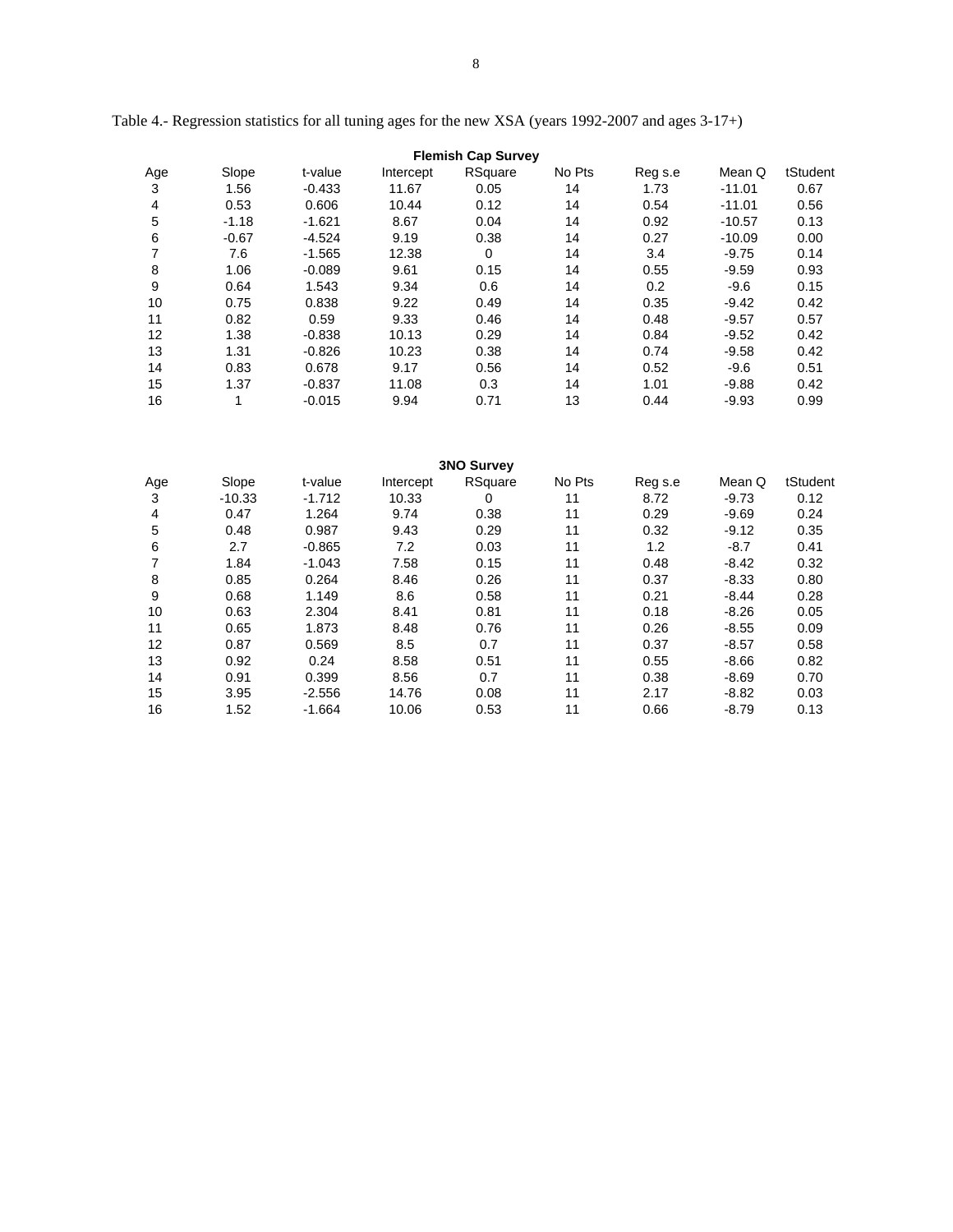uniqu  $\sqrt{5}$  $\leq$  $\overline{0}$  $-5$  $\frac{1}{20}$  $10<sup>1</sup>$  $15$  $\overline{0}$  $\sf 5$ 25 age

Figure 1.- Log catch cohorts abundance by age of the Roughhead grenadier Subarea 2 and 3 stock.



Figure 2.- Roughhead grenadier Subarea 2 and 3 catch Mean Weights by age and year.

#### Catch weight at age for RHG Subareas 2+3

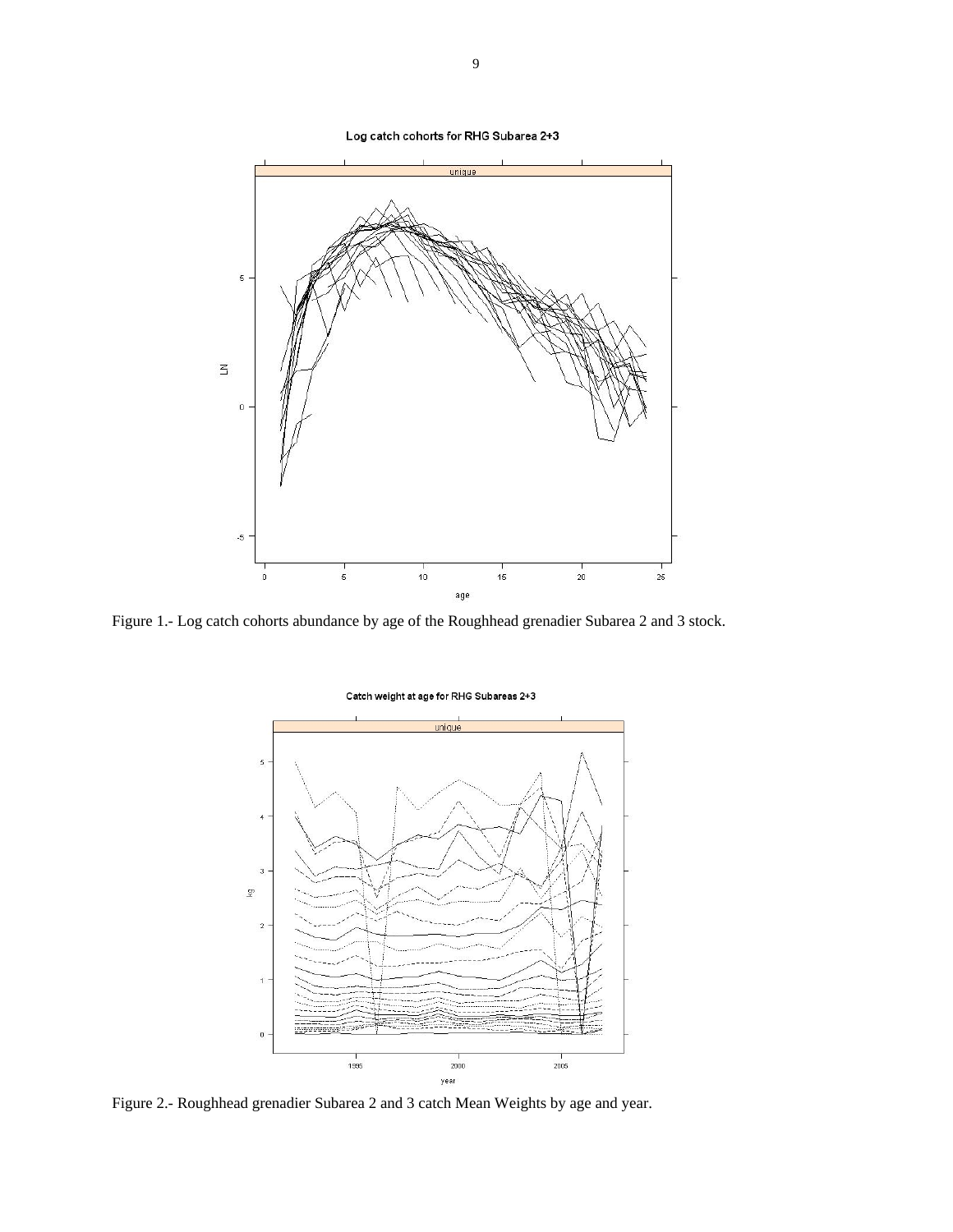



Figure 3.- Absolute catch proportion at age by year for Roughhead grenadier Subarea 2+3.



Relative catch proportion at age for Roughhead grenadier subarea 2+3

Figure 4.- Relative catch proportion at age by year for Roughhead grenadier Subarea 2+3.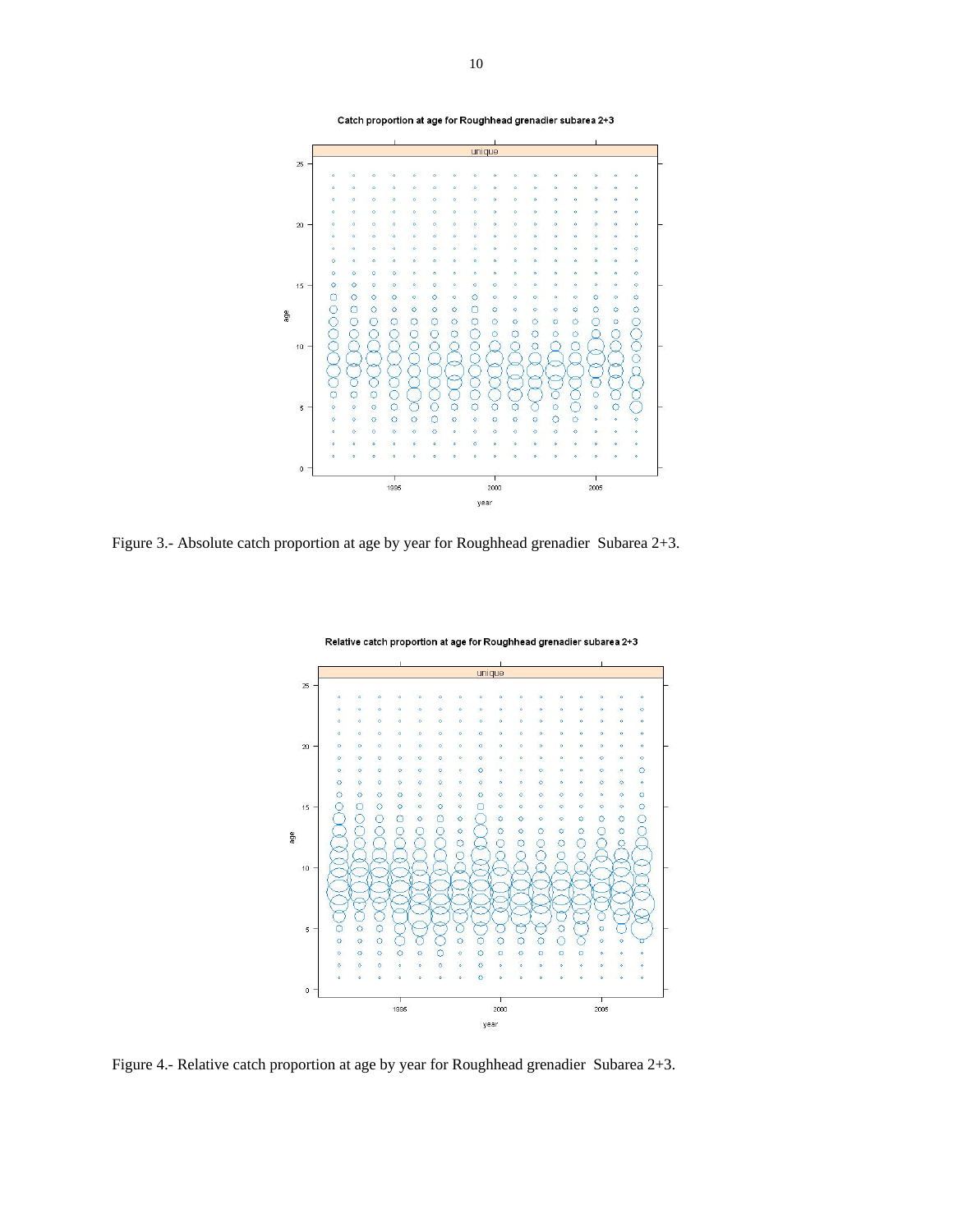

Figure 5.- Mean percentage (1992-2007) of catch abundance and biomass for different plus groups with their Standard Deviation (SD).



Figure 6.- Roughhead grenadier Subarea 2+3 Maturity Ogive by age.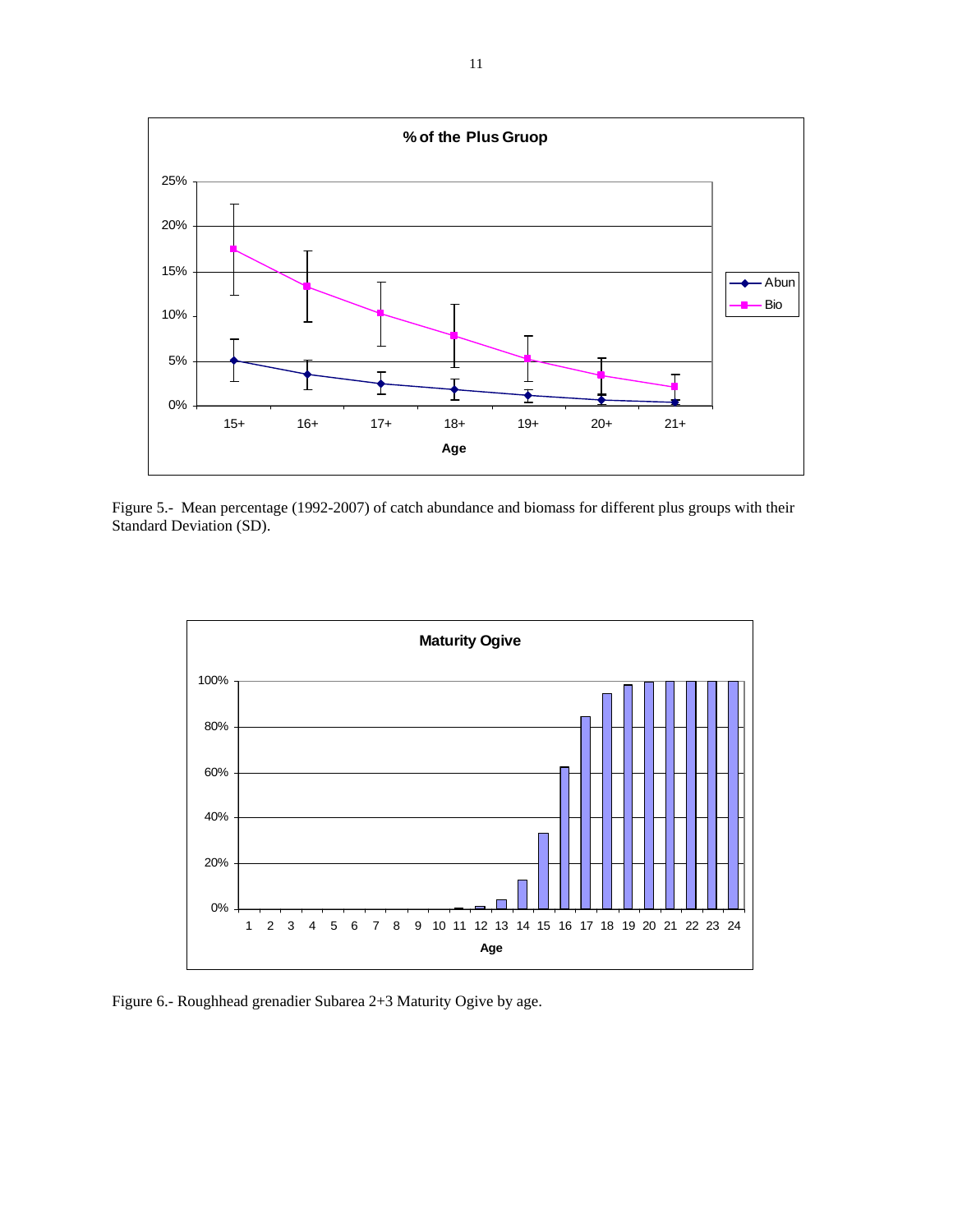

Figure 7.- Number of the XSA iterations for different plus groups runs with the same setup used in the SCR 07/34.



Figure 8.- Roughhead grenadier Subarea 2+3 XSA Fbar results for different ages ranges.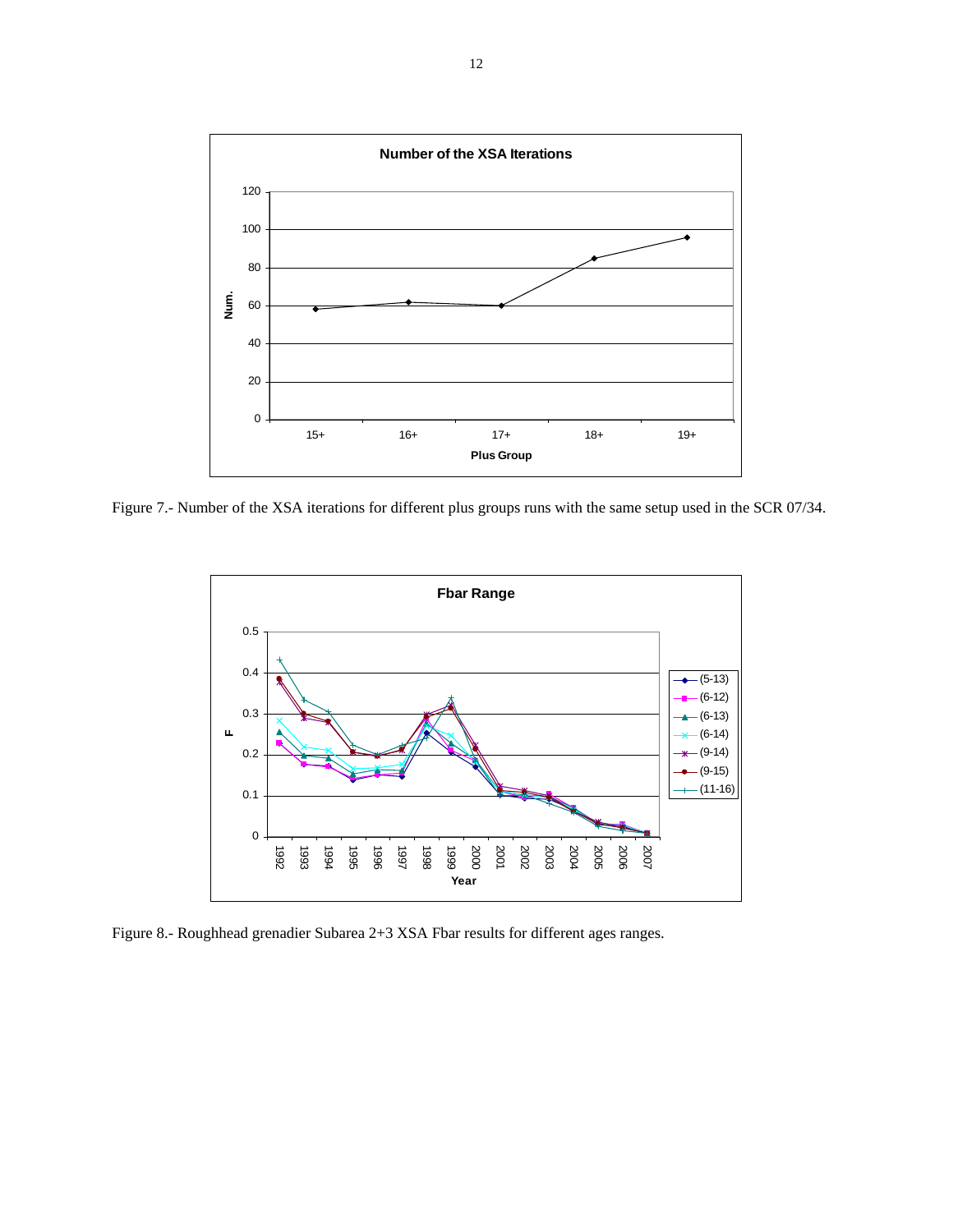

Figure 9.- XSA Flemish Cap Survey Log q estimations by age and their standard error for different ages at which q is independent of age (constant).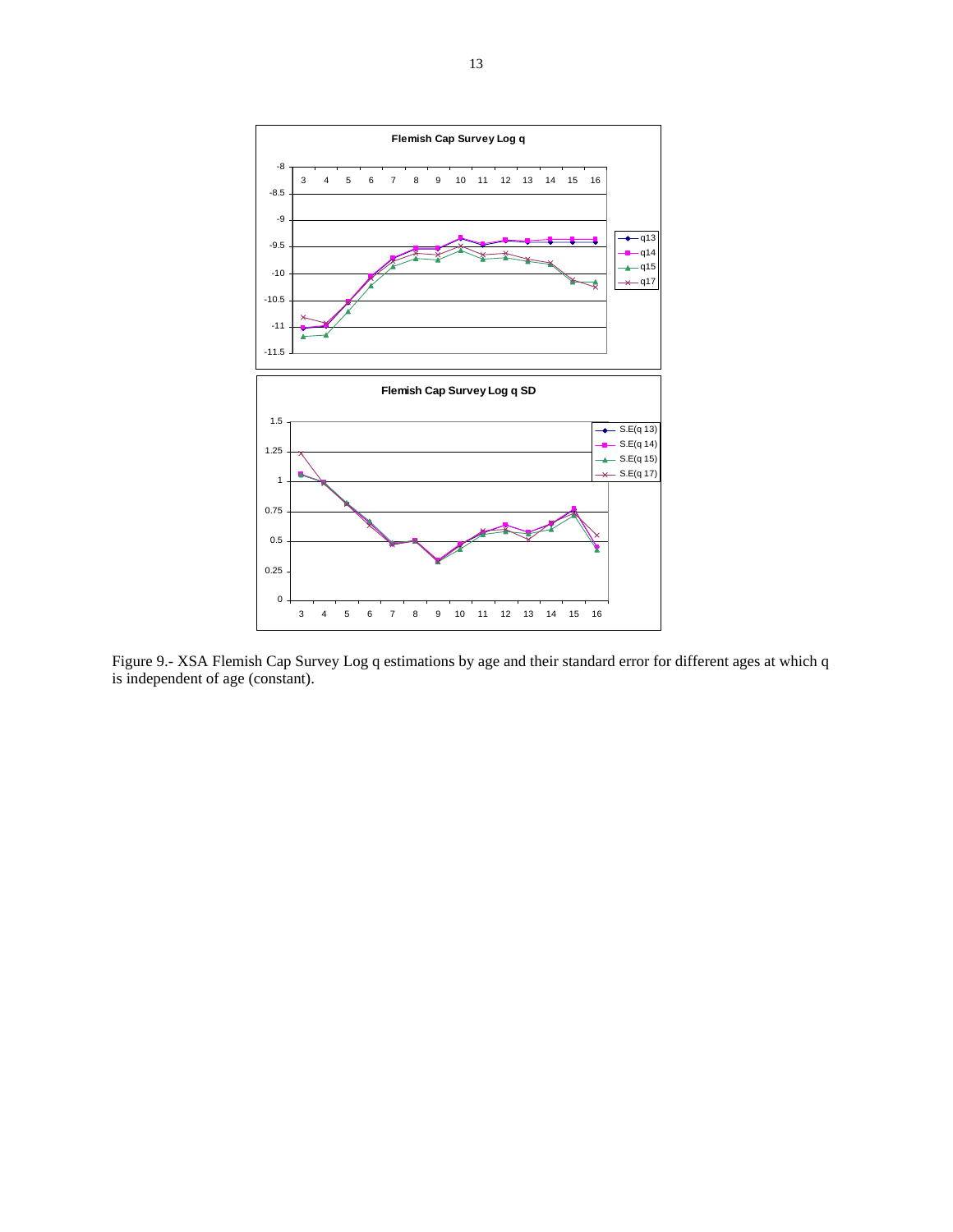

Figure 10 .- XSA 3NO Survey Log q estimations by age and their standard error for different ages at which q is independent of age (constant).



Figure 11.- Relative (to age 10) exploitation pattern for different periods without shrinkage.